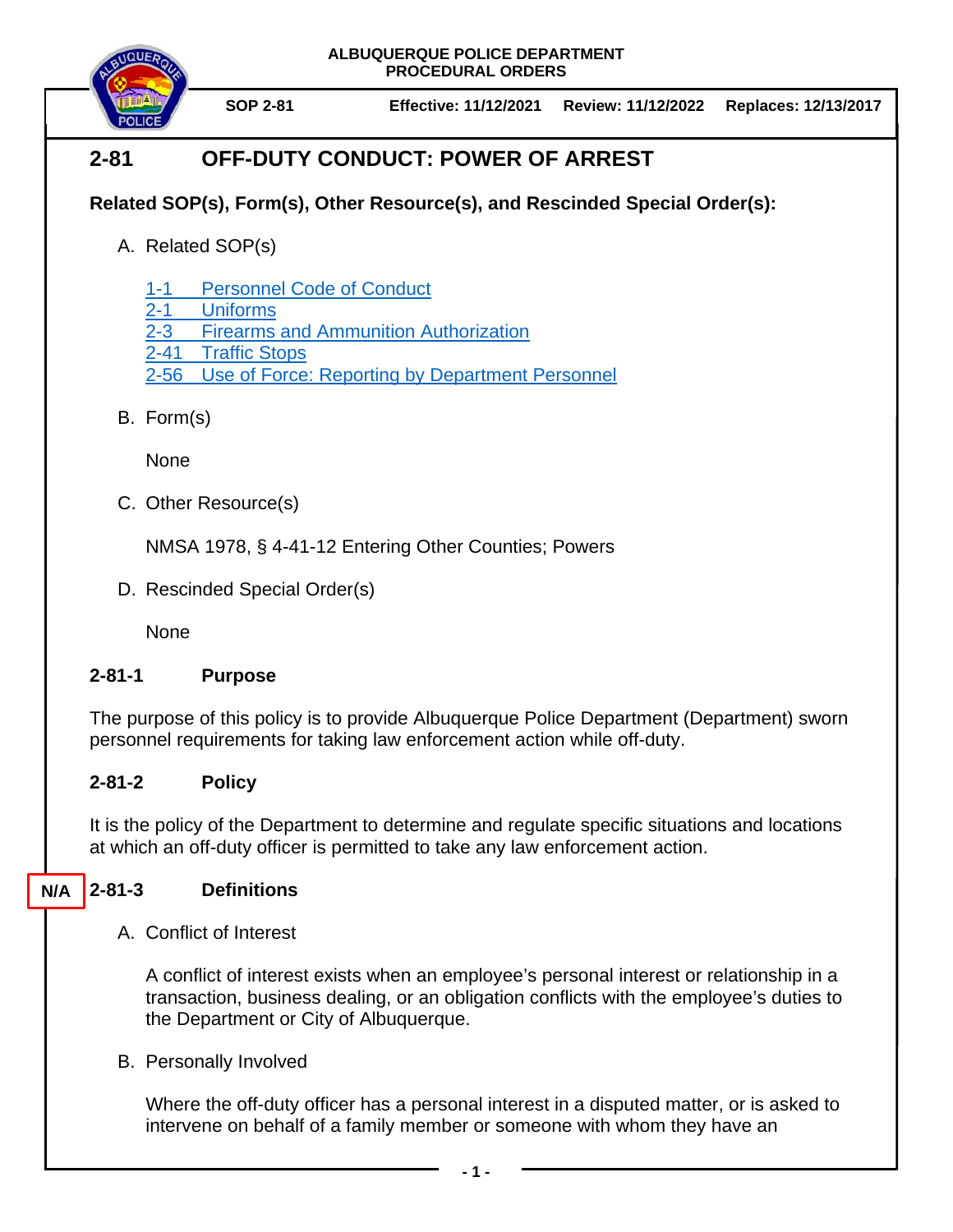

established relationship, except in situations where the off-duty officer is the victim of the crime.

#### **2-81-4 Procedures**

- A. Liability Protection
	- 1. Sworn personnel have liability protection for both on-duty and off-duty performance of official duties.
		- a. This protection does not extend to malicious acts that result in injury or damage or to those actions that sworn personnel knew, or reasonably should have known, were in conflict with the law, or the established policies or customs of the Department.

#### B. Off-Duty Responsibilities

**7**

**N/A**

**N/A**

- 1. Except as allowed by this Standard Operating Procedure (SOP), off-duty sworn personnel shall not enforce non-violent misdemeanors and low-level non-violent felonies, and non-violent felony warrants.
- 2. Off-duty sworn personnel shall immediately report any suspected or observed violent criminal activities or situations where there could be an immediate risk of physical harm to others to on-duty personnel. Sworn personnel shall report incidents by notifying the Emergency Communications Center (ECC) by telephone.
	- a. However, if the situation requires an immediate response, sworn personnel may use their Department-issued police radio, if available.
- 3. Once on-duty sworn personnel are on-scene, off-duty personnel shall remain available to relay any pertinent information to the responding on-duty officer(s). Offduty personnel shall not involve themselves in the situation unless it threatens the safety of the on-duty sworn personnel and requires their continued presence and involvement.
- 4. Whenever an arrest is necessary, the off-duty arresting officer shall abide by all Department policies and procedures, including immediately reporting a use of force to their chain of command when involved in off-duty enforcement action (refer to SOP Use of Force: Reporting by Department Personnel for sanction classifications and additional duties).
- 5. While off-duty and conducting an arrest or other police function, such as using emergency warning equipment to warn drivers of possible danger or to slow down, sworn personnel shall have in their possession their badge, identification card, and Department-approved on-duty or off-duty firearm to effectively perform a police function (refer to SOP Personnel Code of Conduct, SOP Uniforms, and SOP